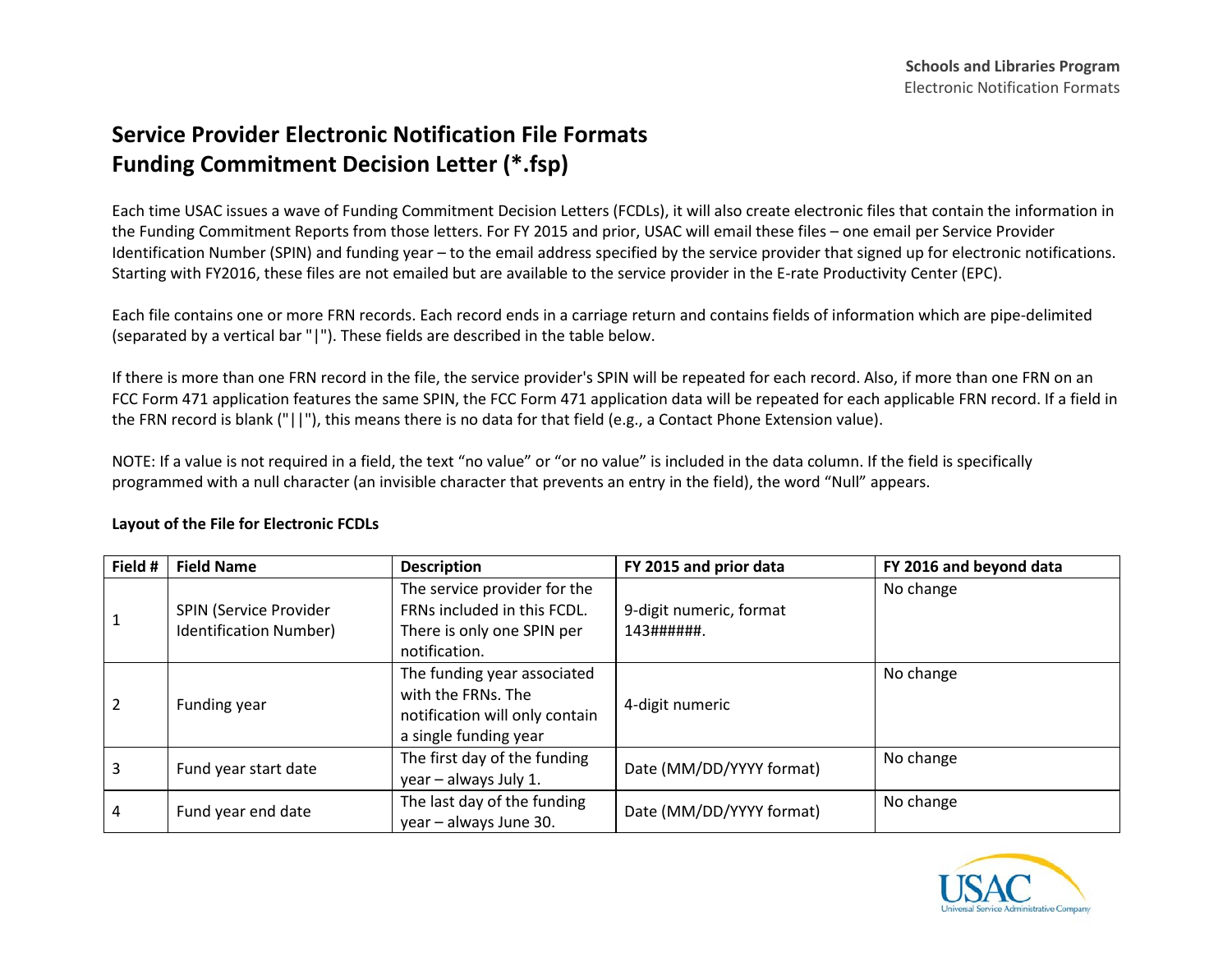| Field # | <b>Field Name</b>                                              | <b>Description</b>                                                                                                          | FY 2015 and prior data                                                                                | FY 2016 and beyond data                                                                                                                                                             |
|---------|----------------------------------------------------------------|-----------------------------------------------------------------------------------------------------------------------------|-------------------------------------------------------------------------------------------------------|-------------------------------------------------------------------------------------------------------------------------------------------------------------------------------------|
| 5       | 471 Application Number<br>(based on Funding Request<br>Number) | The unique number that<br>identifies the FCC Form 471<br>application that contains this<br>FRN.                             | 1-digit to 10-digit numeric                                                                           | 10-digit numeric. First two digits<br>identify the funding year, third<br>digit will always be "1" to<br>indicate that this is a 471. The<br>rest of the numbers are<br>sequential. |
| 6       | Applicant name                                                 | The name of the applicant on<br>the FCC Form 471.                                                                           | Alphanumeric                                                                                          | No change                                                                                                                                                                           |
| 7       | Applicant street address                                       | The street address of the<br>applicant.                                                                                     | Alphanumeric                                                                                          | No change                                                                                                                                                                           |
| 8       | Applicant city                                                 | The city of the applicant.                                                                                                  | Alphanumeric                                                                                          | No change                                                                                                                                                                           |
| 9       | Applicant state code                                           | The state of the applicant.                                                                                                 | 2-character alphabetic                                                                                | No change                                                                                                                                                                           |
| 10      | Applicant zip 5 code                                           | The 5-digit zip code of the<br>applicant.                                                                                   | 5-digit numeric                                                                                       | No change                                                                                                                                                                           |
| 11      | Contact name                                                   | The name of the contact<br>person on the FCC Form 471.                                                                      | Alphanumeric                                                                                          | No change                                                                                                                                                                           |
| 12      | Contact preferred mode                                         | For funding years before<br>FY2015, the contact person<br>could specify how he or she<br>wanted to be contacted by<br>USAC. | <b>MAIL</b><br><b>FAX</b><br><b>PHONE</b><br><b>EMAIL</b><br>or blank<br><b>EMAIL only for FY2015</b> | <b>EMAIL</b>                                                                                                                                                                        |
| 13      | Contact street address                                         | The street address of the<br>contact person.                                                                                | Alphanumeric<br>Or no value.                                                                          | No change                                                                                                                                                                           |
| 14      | Contact city name                                              | The city of the contact<br>person.                                                                                          | Alphanumeric<br>Or no value.                                                                          | No change                                                                                                                                                                           |
| 15      | Contact state code                                             | The state of the contact<br>person.                                                                                         | 2-character alphabetic or no value<br>Or no value.                                                    | No change                                                                                                                                                                           |
| 16      | Contact zip 5 code                                             | The 5-digit zip code of the<br>contact person.                                                                              | 5-digit numeric or no value<br>Or no value.                                                           | No change                                                                                                                                                                           |
| 17      | Contact fax area code                                          | The area code of the fax<br>number of the contact                                                                           | 3-digit numeric<br>Or no value.                                                                       | No value (fax numbers are no<br>longer collected)                                                                                                                                   |

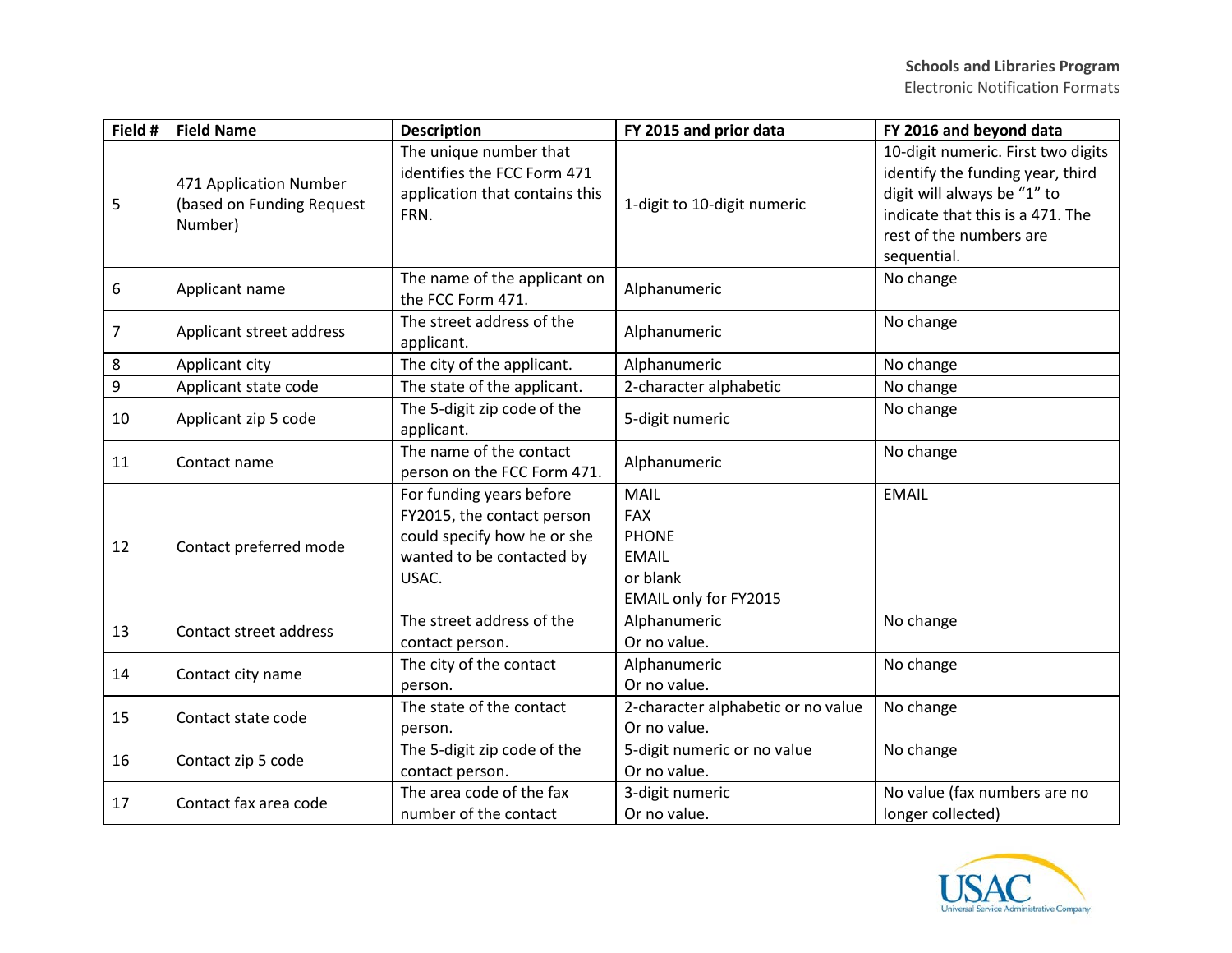| Field # | <b>Field Name</b>                      | <b>Description</b>                                           | FY 2015 and prior data      | FY 2016 and beyond data                                        |
|---------|----------------------------------------|--------------------------------------------------------------|-----------------------------|----------------------------------------------------------------|
|         |                                        | person.                                                      |                             |                                                                |
| 18      | Contact fax number                     | The 7-digit fax number of the                                | 7-digit numeric             | No value (fax numbers are no                                   |
|         |                                        | contact person.                                              | Or no value.                | longer collected)                                              |
|         |                                        | The extension of the fax                                     | Numeric or no value         | No value (fax numbers are no                                   |
| 19      | Contact fax extension                  | number of the contact                                        | Or no value.                | longer collected)                                              |
|         |                                        | person.                                                      |                             |                                                                |
|         |                                        | The area code of the phone                                   | 3-digit numeric             | No change                                                      |
| 20      | Contact phone area code                | number of the contact                                        | Or no value.                |                                                                |
|         |                                        | person.<br>The 7-digit phone number of                       | 7-digit numeric             | No change                                                      |
| 21      | Contact phone number                   | the contact person.                                          | Or no value.                |                                                                |
|         |                                        | The extension of the phone                                   |                             | No change                                                      |
| 22      | Contact phone extension                | number of the contact                                        | Numeric<br>Or no value.     |                                                                |
|         |                                        | person.                                                      |                             |                                                                |
|         |                                        | The email address of the                                     | Alphanumeric                | Alphanumeric                                                   |
| 23      | Contact e-mail address                 | contact person.                                              | N/A                         |                                                                |
|         |                                        |                                                              | Or no value.                |                                                                |
|         |                                        | The unique number that                                       |                             | 10-digit numeric. First two digits                             |
| 24      | <b>Funding Request Number</b><br>(FRN) | identifies this FCC Form 471                                 | 1-digit to 10-digit numeric | identify the funding year, third                               |
|         |                                        | funding request. The funding                                 |                             | and fourth digits will always be                               |
|         |                                        | request is specific to a SPIN,                               |                             | "99." The rest of the numbers                                  |
|         |                                        | an FCC Form 470, and the                                     |                             | are sequential.                                                |
|         |                                        | service type.                                                |                             |                                                                |
|         |                                        | The FCC Form 470 cited on                                    |                             | 15-digit numeric (citing FY2015                                |
|         |                                        | this FRN.                                                    |                             | or prior year FCC Form 470)                                    |
|         |                                        |                                                              | 15-digit numeric            | 9-digit numeric (citing FY2016                                 |
|         | 470 Application Number                 | NOTE: For FY2015 only, if this<br>field has no value because |                             | and forward FCC Form 470).                                     |
| 25      |                                        | the FRN is for low-cost, high-                               |                             | First two digits identify the<br>funding year, the rest of the |
|         |                                        | speed Internet Access, the                                   |                             | numbers are sequential.                                        |
|         |                                        | entire FRN record will not be                                |                             | Oor no value if the FRN is for                                 |
|         |                                        | included in the file.                                        |                             | low-cost, high speed Internet                                  |

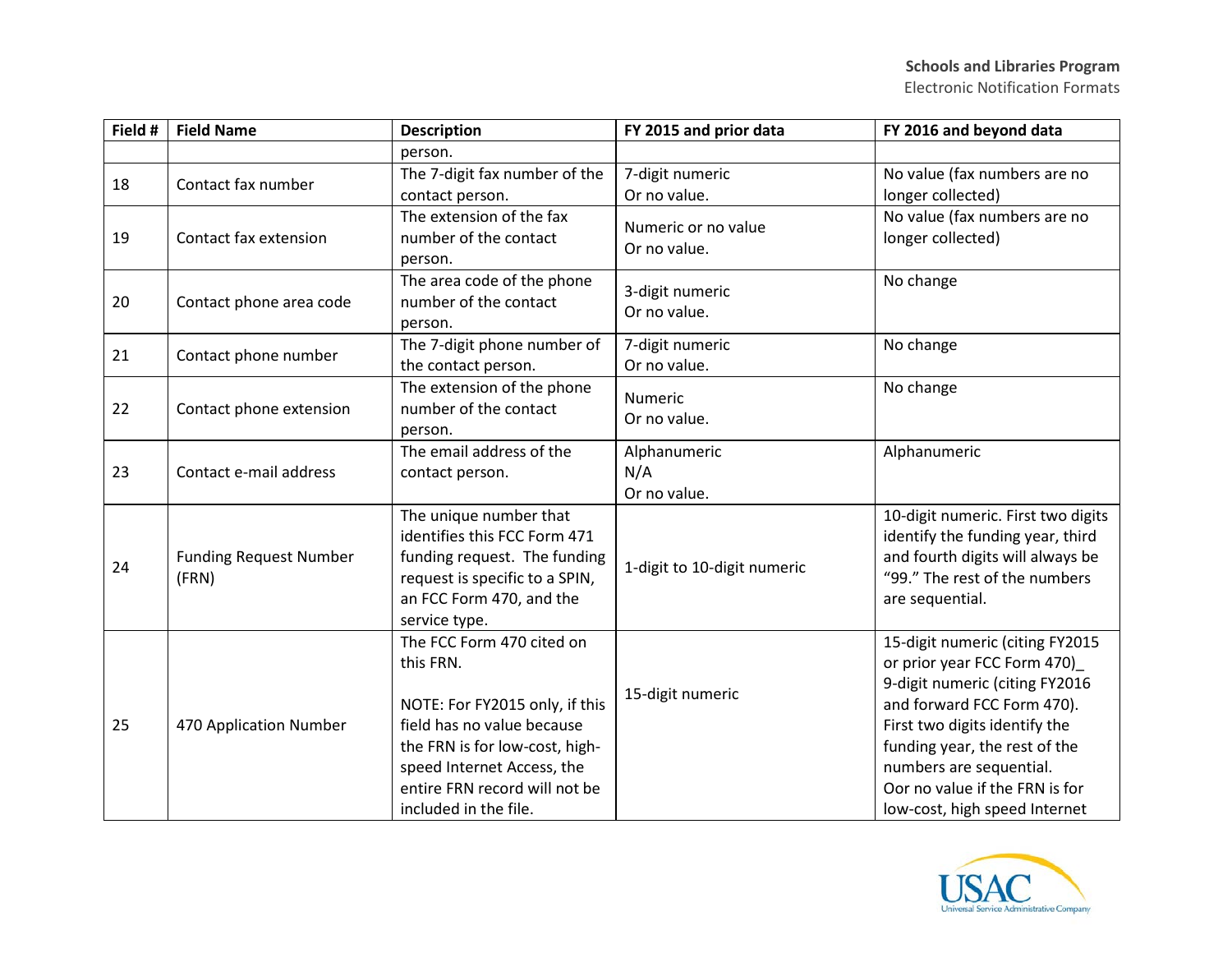| Field # | <b>Field Name</b>                            | <b>Description</b>              | FY 2015 and prior data               | FY 2016 and beyond data              |
|---------|----------------------------------------------|---------------------------------|--------------------------------------|--------------------------------------|
|         |                                              |                                 |                                      | Access.                              |
|         |                                              | The commitment status of        | CANCELED                             | <b>FUNDED</b>                        |
|         |                                              | the FRN.                        | Funded                               | <b>NOT FUNDED</b>                    |
|         |                                              |                                 | <b>Partially Funded</b>              |                                      |
| 26      | FRN Funding Commitment<br><b>Status</b>      | Note: For previous funding      | Not Funded                           |                                      |
|         |                                              | years, entries in this field    | <b>PENDING</b>                       |                                      |
|         |                                              | may be either uppercase or      | Unfunded - FCC Rules of Priority     |                                      |
|         |                                              | title case.                     | UNFUNDED-FUNDS EXHAUSTED             |                                      |
|         |                                              | For contracted services, the    | Alphanumeric (or MTM or T or         | No change                            |
| 27      | <b>Contract Number</b>                       | identifying number of the       | $N/A$ )                              |                                      |
|         |                                              | underlying contract.            | Or no value.                         |                                      |
|         |                                              | The heading in the Eligible     | Telecommunications Service;          | Voice;                               |
|         |                                              | Services List that identifies   | Internal Connections;                | Data Transmission and/or             |
|         | <b>Service Description (Service</b><br>Type) | the general type of service     | Internet Access;                     | Internet Access;                     |
|         |                                              | being requested.                | <b>Dedicated Services;</b>           | <b>Basic Maintenance of Internal</b> |
| 28      |                                              |                                 | Internal Connections (Shared);       | Connections;                         |
|         |                                              |                                 | <b>Basic Maintenance of Internal</b> | Internal Connections;                |
|         |                                              |                                 | Connections;                         | Managed Internal Broadband           |
|         |                                              |                                 | <b>Voice Services;</b>               | Services                             |
|         |                                              |                                 | <b>Internal Connections-Managed</b>  |                                      |
|         |                                              |                                 | <b>Internal Broadband Services</b>   |                                      |
|         |                                              | In early funding years, this    |                                      | No change                            |
|         | Service Shared                               | indicated if the service went   |                                      |                                      |
| 29      |                                              | to a single entity or was       | N/A                                  |                                      |
|         |                                              | shared by more than one         |                                      |                                      |
|         |                                              | entity.                         |                                      |                                      |
|         |                                              | This is the entity number of    |                                      | No change                            |
|         |                                              | the entity that filed the FCC   |                                      |                                      |
| 30      | <b>Billed Entity Number (BEN)</b>            | Form 471. This field is only    | 1-digit to 10-digit numeric          |                                      |
|         |                                              | populated if certain date       | Or no value.                         |                                      |
|         |                                              | conditions are met. (See        |                                      |                                      |
|         |                                              | field #41.)                     |                                      |                                      |
| 31      | <b>NCES Code</b>                             | This code identifies the state, | 2-digit and 5-digit and 5-digit      | Alphanumeric (numbers                |

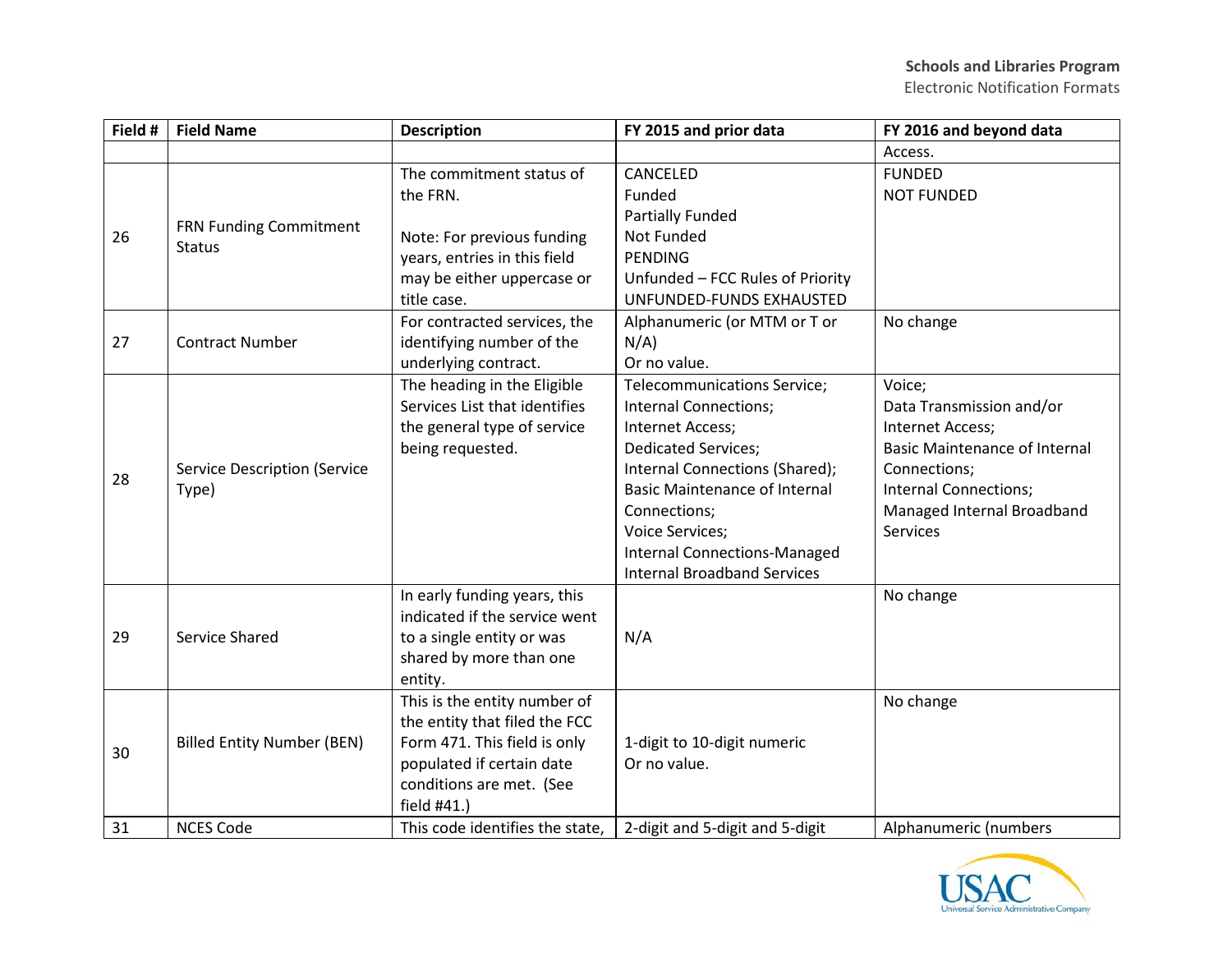| Field # | <b>Field Name</b>                                          | <b>Description</b>             | FY 2015 and prior data                                                                                                                                                                                                                                                                    | FY 2016 and beyond data         |
|---------|------------------------------------------------------------|--------------------------------|-------------------------------------------------------------------------------------------------------------------------------------------------------------------------------------------------------------------------------------------------------------------------------------------|---------------------------------|
|         |                                                            | school district, and school    | numeric                                                                                                                                                                                                                                                                                   | separated by hyphens)           |
|         |                                                            | building of a single public    | Or no value.                                                                                                                                                                                                                                                                              | Or no value.                    |
|         |                                                            | school. Some private schools   |                                                                                                                                                                                                                                                                                           |                                 |
|         |                                                            | may have NCES codes as well.   |                                                                                                                                                                                                                                                                                           |                                 |
|         | <b>Earliest Possible Effective</b>                         | The date reported on the FCC   |                                                                                                                                                                                                                                                                                           | No change                       |
| 32      | Date of Discount                                           | Form 471 that services are     |                                                                                                                                                                                                                                                                                           |                                 |
|         | (EDD)(Service Start Date as                                | planned to start.              |                                                                                                                                                                                                                                                                                           |                                 |
|         | listed on the FCC Form 471)                                |                                |                                                                                                                                                                                                                                                                                           |                                 |
|         |                                                            | For contracted services, the   |                                                                                                                                                                                                                                                                                           | Date (MM/DD/YYYY format)        |
|         |                                                            | expiration date of the         |                                                                                                                                                                                                                                                                                           | Or no value.                    |
|         | <b>Contract Expiration Date</b>                            | contract. If there is no       |                                                                                                                                                                                                                                                                                           |                                 |
| 33      | (CED) (or Service End Date)                                | contract, this field can       |                                                                                                                                                                                                                                                                                           |                                 |
|         |                                                            | contain the last date services |                                                                                                                                                                                                                                                                                           |                                 |
|         |                                                            | will be received in the        |                                                                                                                                                                                                                                                                                           |                                 |
|         |                                                            | funding year.                  |                                                                                                                                                                                                                                                                                           |                                 |
|         | <b>Estimated Total Annual Pre-</b><br><b>Discount Cost</b> | The total cost of the services |                                                                                                                                                                                                                                                                                           | No change                       |
| 34      |                                                            | on this FRN before discounts   |                                                                                                                                                                                                                                                                                           |                                 |
|         |                                                            | are applied.                   |                                                                                                                                                                                                                                                                                           |                                 |
|         | <b>Discount Percentage</b>                                 | The discount level approved    |                                                                                                                                                                                                                                                                                           | No change                       |
| 35      | Approved by SLD                                            | by USAC for this applicant for |                                                                                                                                                                                                                                                                                           |                                 |
|         |                                                            | this FRN.                      | Date (MM/DD/YYYY format)<br>Date (MM/DD/YYYY format)<br>or N/A<br>Numeric to two decimal places<br>2-digit numeric and a % sign<br>Numeric to two decimal places<br>Alphanumeric<br>Or no value.<br><b>APPROVED</b><br>PENDING APPROVAL<br>APPROVED/PENDING APPROVAL<br><b>NOT NEEDED</b> |                                 |
|         | <b>FRN Actual Committed</b><br>Amount                      | The total cost of the eligible |                                                                                                                                                                                                                                                                                           | No change                       |
| 36      |                                                            | services multiplied by the     |                                                                                                                                                                                                                                                                                           |                                 |
|         |                                                            | approved discount              |                                                                                                                                                                                                                                                                                           |                                 |
|         |                                                            | percentage.                    |                                                                                                                                                                                                                                                                                           |                                 |
| 37      | FRN Reason Description                                     | A short description of the     |                                                                                                                                                                                                                                                                                           | Alphanumeric (to 30 characters) |
|         | (latest)                                                   | FRN commitment status.         |                                                                                                                                                                                                                                                                                           | Or no value.                    |
|         |                                                            | The approval status of the     |                                                                                                                                                                                                                                                                                           | <b>NOT NEEDED</b>               |
|         |                                                            | technology plan. Note that     |                                                                                                                                                                                                                                                                                           |                                 |
| 38      | <b>Technology Plan Status</b>                              | technology plans are not       |                                                                                                                                                                                                                                                                                           |                                 |
|         |                                                            | required starting in FY2015.   |                                                                                                                                                                                                                                                                                           |                                 |
|         |                                                            |                                |                                                                                                                                                                                                                                                                                           |                                 |

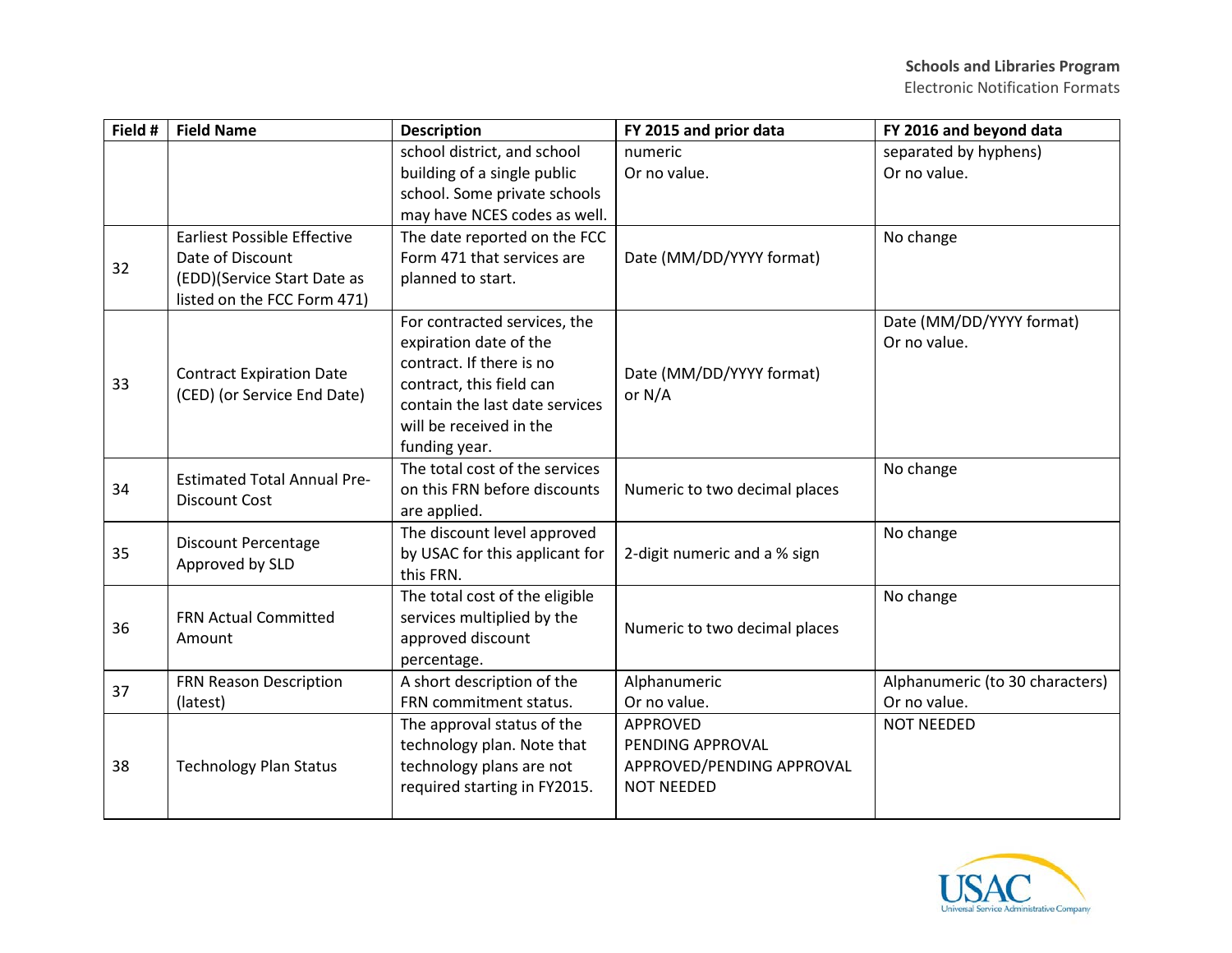| Field # | <b>Field Name</b>                                                            | <b>Description</b>                                                                                                      | FY 2015 and prior data                                                                                          | FY 2016 and beyond data                       |
|---------|------------------------------------------------------------------------------|-------------------------------------------------------------------------------------------------------------------------|-----------------------------------------------------------------------------------------------------------------|-----------------------------------------------|
| 39      | <b>Report Date</b>                                                           | The date of the Funding<br><b>Commitment Decision Letter.</b>                                                           | Date (MM/DD/YYYY format)                                                                                        | No change                                     |
| 40      | <b>Wave Number</b>                                                           | The identifying number of<br>the commitment wave that<br>featured this FRN.                                             | Alphanumeric (always 3<br>characters - 001 for Wave 1, 002<br>for Wave 2, 20D for Wave 20D)<br>or 0 if no value | Numeric (e.g., 1 for Wave 1, 2<br>for Wave 2) |
| 41      | <b>Entity Number</b>                                                         | The entity that filed the FCC<br>Form 471 associated with the<br>FRN. This field must have a<br>value. (See field #30.) | 1-digit to 10-digit numeric                                                                                     | No change                                     |
| 42      | FRN's Billing Account Number                                                 | The number assigned by the<br>service provider to the<br>applicant's customer<br>account.                               | Alphanumeric or N/A                                                                                             | No change                                     |
| 43      | Associated 470's Allowable<br>Contract Date (ACD)                            | The date 28 days after the<br>establishing FCC Form 470<br>was posted.                                                  | Date (MM/DD/YYYY format)<br>or no value (if the FRN is for low-<br>cost, high speed Internet Access<br>service) | No change                                     |
| 44      | Contract Award Date (CAD)                                                    | For contracted services, the<br>date the contract was<br>awarded.                                                       | Date (MM/DD/YYYY format)<br>or N/A                                                                              | No change                                     |
| 45      | <b>Total Estimated Monthly</b><br><b>Recurring Charges</b>                   | The total cost of the eligible<br>monthly (recurring) services.                                                         | Numeric to two decimal places or<br>0.00 value                                                                  | No change                                     |
| 46      | Ineligible Portion of Total<br><b>Estimated Monthly Recurring</b><br>Charges | The total cost of all ineligible<br>services included in field #45.                                                     | Numeric to two decimal places or<br>0.00 value                                                                  | No change                                     |
| 47      | Eligible Monthly Pre-Discount<br><b>Amount for Recurring</b><br>Charges      | The entry in field #45 minus<br>the entry in field #46.                                                                 | Numeric to two decimal places or<br>0.00 value                                                                  | No change                                     |
| 48      | Number of Months (e.g., 12)<br>Recurring Service Provided in                 | The number of months that<br>recurring services will be                                                                 | Numeric                                                                                                         | No change                                     |

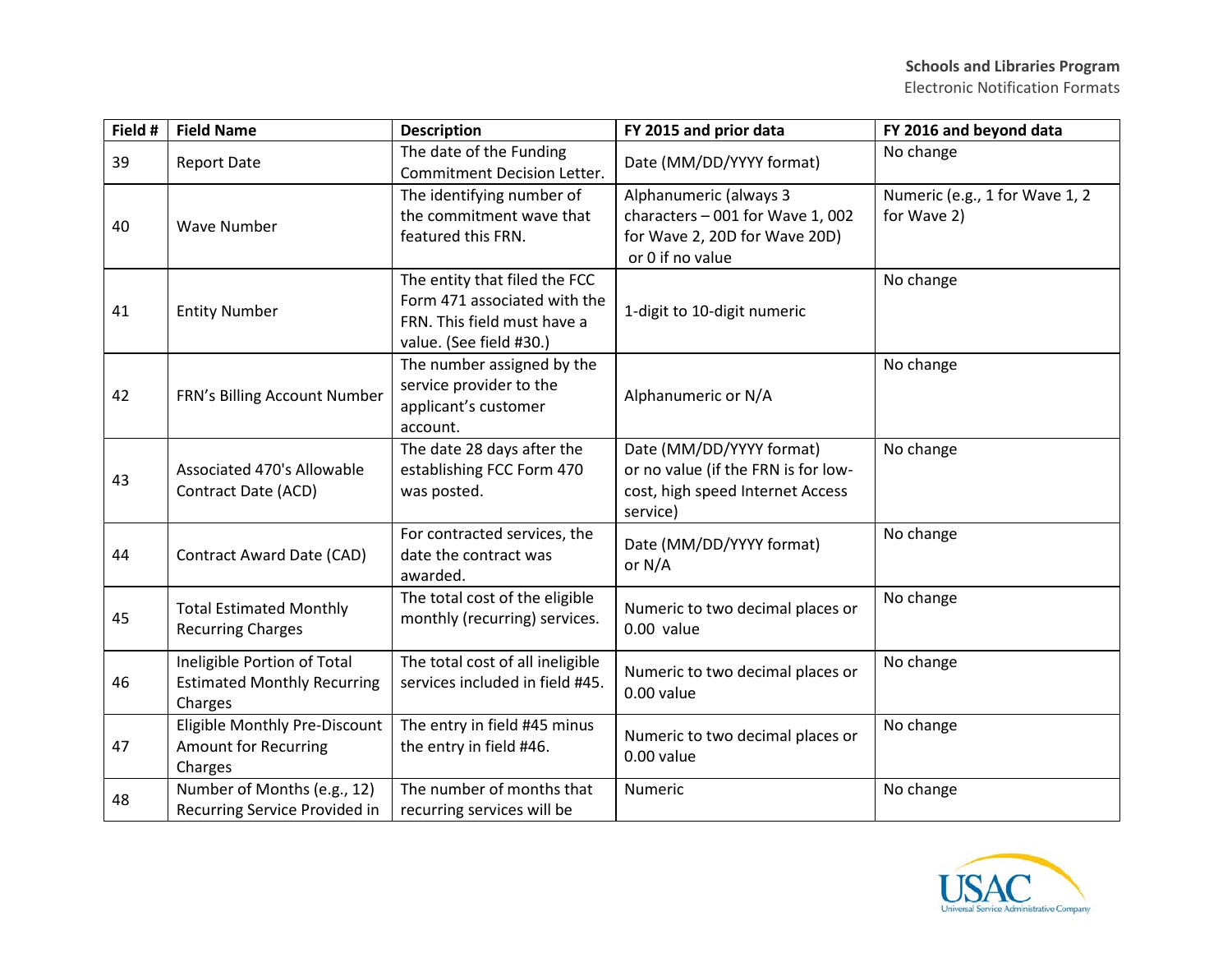Electronic Notification Formats

| Field # | <b>Field Name</b>                 | <b>Description</b>               | FY 2015 and prior data           | FY 2016 and beyond data |
|---------|-----------------------------------|----------------------------------|----------------------------------|-------------------------|
|         | Program Year                      | provided in the funding year.    |                                  |                         |
|         |                                   | In some funding years, this      |                                  |                         |
|         |                                   | value is entered; in others, it  |                                  |                         |
|         |                                   | is calculated based on the       |                                  |                         |
|         |                                   | start and end dates of the       |                                  |                         |
|         |                                   | service.                         |                                  |                         |
|         | <b>Annual Pre-Discount Amount</b> | The value in field #47           | Numeric to two decimal places or | No change               |
| 49      | for Eligible Recurring Services   | multiplied by the value in       | 0.00 value                       |                         |
|         |                                   | field #48.                       |                                  |                         |
|         | <b>Annual Non-Recurring</b>       | The total cost of the eligible   | Numeric to two decimal places or | No change               |
| 50      | Charges                           | one-time (non-recurring)         | 0.00 value                       |                         |
|         |                                   | services.                        |                                  |                         |
| 51      | Ineligible Portion of Annual      | The total cost of all ineligible | Numeric to two decimal places or | No change               |
|         | <b>Non-Recurring Charges</b>      | services included in field #50.  | 0.00 value                       |                         |
|         | Annual Eligible Pre-Discount      | The entry in field #50 minus     | Numeric to two decimal places or | No change               |
| 52      | Amount for Non-Recurring          | the entry in field #51.          | 0.00 value                       |                         |
|         | Charges                           |                                  |                                  |                         |
|         |                                   | A detailed explanation of any    | Alphanumeric up to 2,000         | No change               |
| 53      | <b>Funding Commitment</b>         | changes that were made to        | characters                       |                         |
|         | <b>Decision Explanation</b>       | the FRN during USAC's            | Or no value.                     |                         |
|         |                                   | review of the FCC Form 471.      |                                  |                         |
| 54      | <b>Applicant Letter Date</b>      | The date of the FCDL.            | Date (MM/DD/YYYY format)         | No change               |
|         |                                   | If the applicant street          |                                  | No change               |
| 55      | <b>Applicant Street Address 2</b> | address appears on two lines,    | Alphanumeric                     |                         |
|         |                                   | this is the second line. (See    | Or no value.                     |                         |
|         |                                   | field #7 for the first line.)    |                                  |                         |
|         |                                   | If the contact person street     |                                  | No change               |
| 56      | <b>Contact Street Address 2</b>   | address appears on two lines,    | Alphanumeric                     |                         |
|         |                                   | this is the second line. (See    | Or no value.                     |                         |
|         |                                   | field #13 for the first line.)   |                                  |                         |
| 57      | Last Allowable Date for           | The last date to receive non-    | Date (MM/DD/YYYY format)         | No change               |
|         | Delivery and Installation for     | recurring services - generally   |                                  |                         |